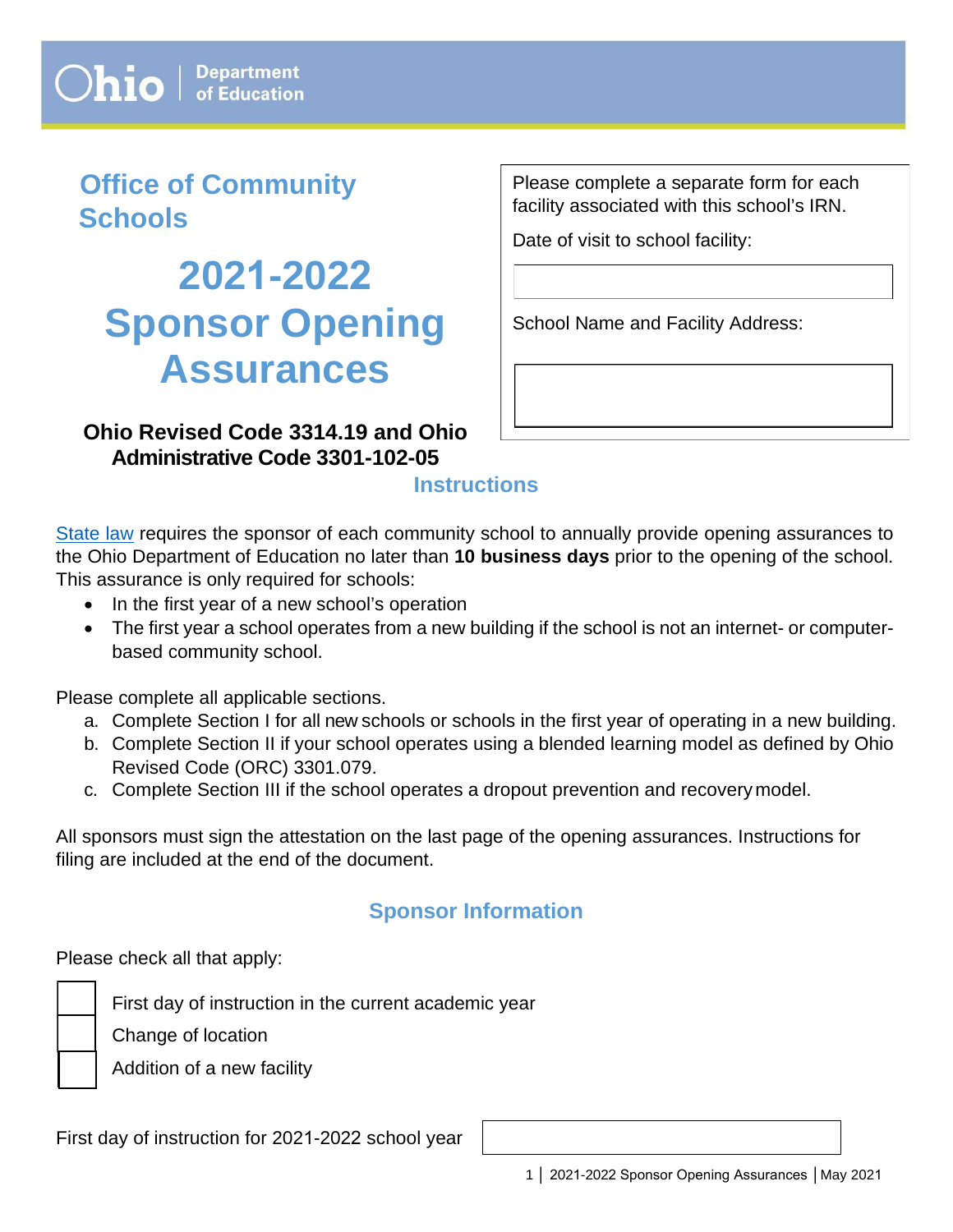| <b>Sponsor Name</b>                   |                                   |
|---------------------------------------|-----------------------------------|
| Sponsor IRN                           |                                   |
| <b>School Name</b>                    |                                   |
| <b>School IRN</b>                     |                                   |
| <b>School Superintendent</b>          |                                   |
|                                       | Superintendent's Telephone Number |
| <b>Superintendent's Email Address</b> |                                   |

# **School Information**

| School's Website |
|------------------|
|                  |

| <b>School's Physical Street Address</b>      |                                                      |        |  |
|----------------------------------------------|------------------------------------------------------|--------|--|
| City, State                                  | Zip Code                                             | County |  |
| <b>School Building Main Telephone Number</b> |                                                      |        |  |
| School Email (if applicable)                 |                                                      |        |  |
| <b>School Fax Number</b>                     |                                                      |        |  |
|                                              | Mailing Address (if different from facility address) |        |  |
| City, State                                  | Zip Code                                             | County |  |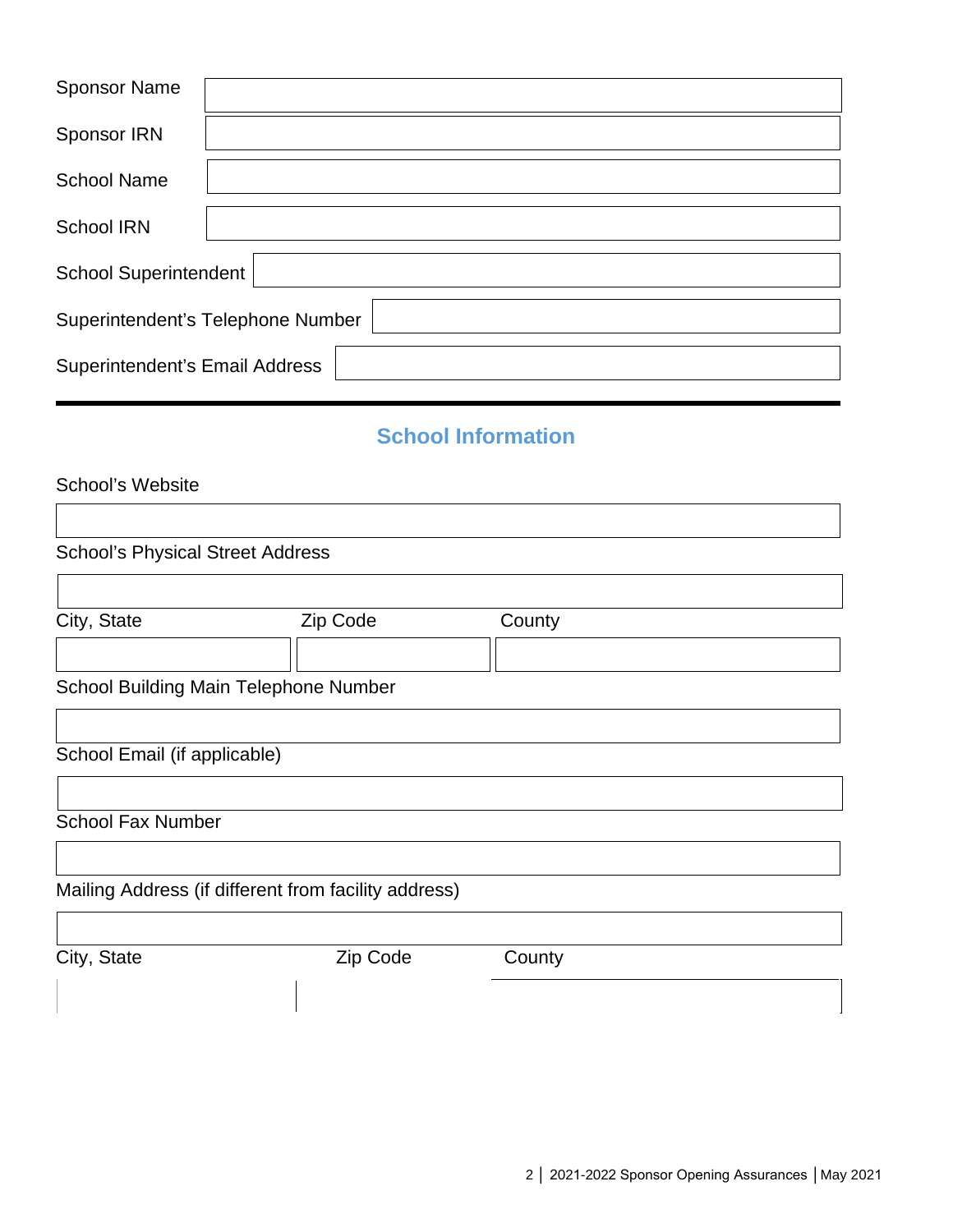Are there multiple facilities/locations associated with this school IRN?

Yes | | No

If yes, please list all [facilities/locations](http://education.ohio.gov/getattachment/Topics/Community-Schools/Guidance-Documents-Webinars-and-Presentations/OCS-Notification-of-Multiple-Facilities.pdf.aspx?lang=en-US) associated with this school's IRN and grade levels served at each location. (Please note: If you have not submitted a **Notification of Multiple Facilities** in Epicenter, please do so as soon as possible.)

Grade levels authorized per contract:

Grade levels currently served:

OEDS Administrator's Name:

OEDS Administrator's Email Address:

# **School Operator/Management Company Services**

Does the school contract with an operator or management company? (See [ORC 3314.02 \(A\)\(8\)](http://codes.ohio.gov/orc/3314.02) for definition of operator.)



*If the school contracts with an operator or management company, please complete all questions in the School Operator/Management Company section. Districts and educational service centers that sell services to community schools may qualify as operators under state law.*

Operator or Management Company Name: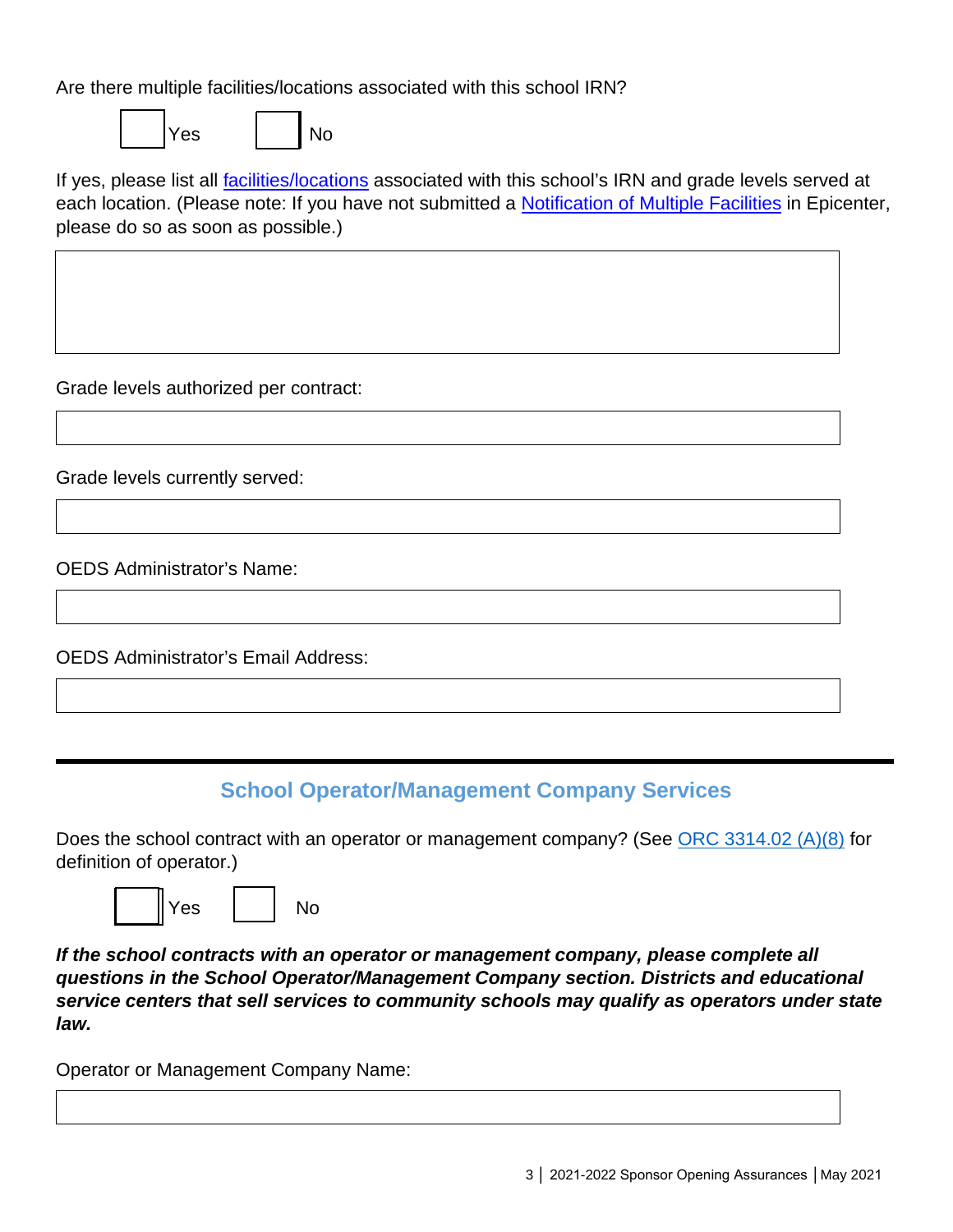Operator or Management Company EIN:

 $\Gamma$ 

Please indicate whether the school's operator is a charter management organization (CMO), an education management organization (EMO) or another type of organization.

- **Charter Management Organization (CMO)**  A nonprofit organization that operates or manages two or more charter schools (i.e., either through a contract with the charter schools or as the charterholder) linked by centralized support, operations and oversight.
- Education Management Organization (EMO) A for-profit entity that contracts with new or existing public school districts, charter school districts and charter schools to manage charter schools by centralizing support, operations and oversight.
- **Other**  An organization such as a school district or educational service center that is not a CMO or EMO and that provides management, instructional or support services to one or more charter schools.

The operator is a **charter management organization** (CMO).

The operator is an **education management organization** (EMO).

The operator is an**other type of organization**.

**All contracts between the operator and the community school for management, fiscal, instructional, or support services have been submitted to the Department.**

|                      | Yes | No |  |  |
|----------------------|-----|----|--|--|
| Comments/Explanation |     |    |  |  |
|                      |     |    |  |  |
|                      |     |    |  |  |

#### **SECTION I**

### **ASSURANCES**

**In accordance with ORC 3314.19, please provide assurances by answering yes or no to the following. If the answer to a question is no, please provide an explanation.**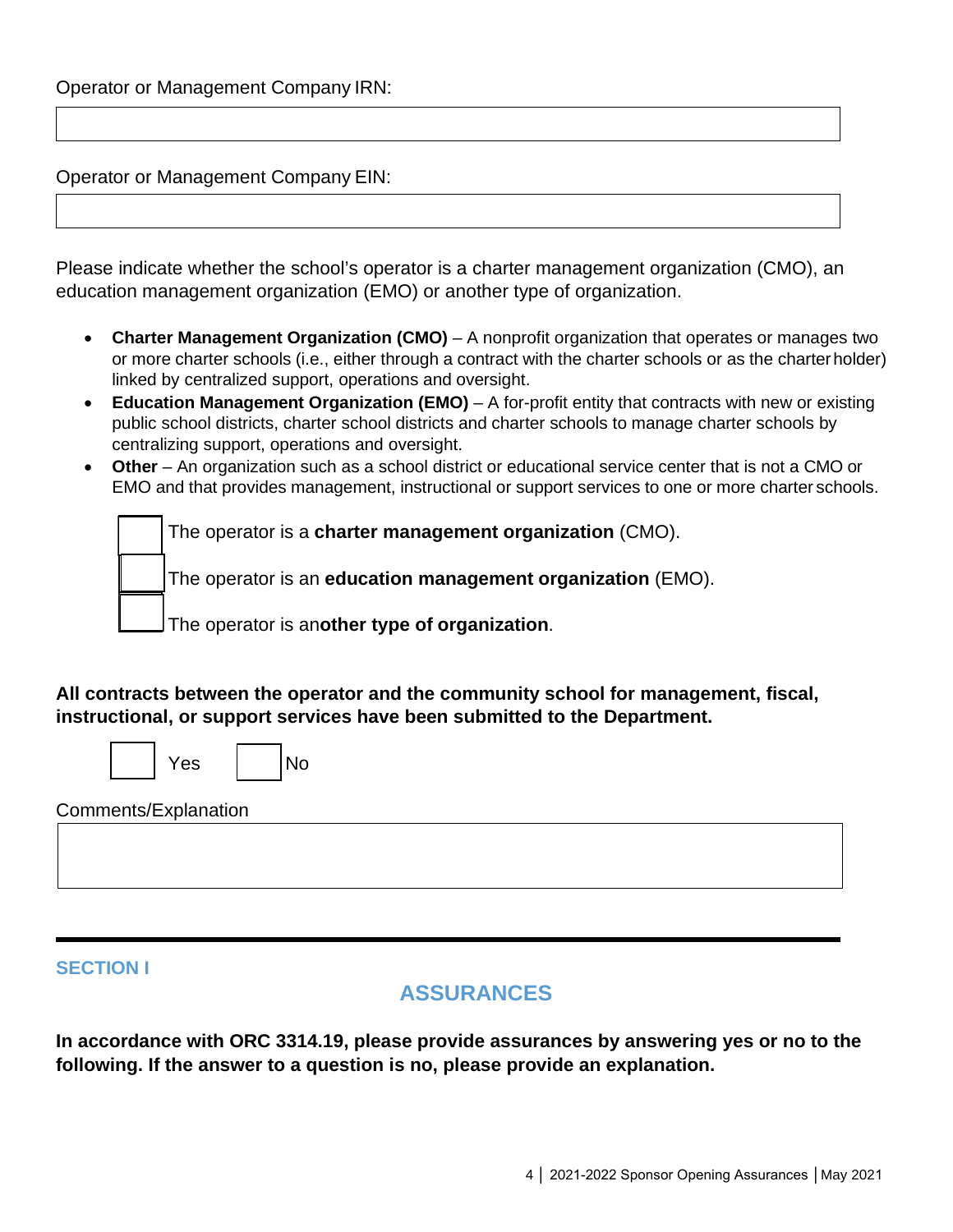**The pre-opening site visit occurred prior to the school opening for the 2021-2022 school year.**

| year.                                                                                |
|--------------------------------------------------------------------------------------|
| Yes<br><b>No</b>                                                                     |
| Comments/Explanation                                                                 |
|                                                                                      |
|                                                                                      |
|                                                                                      |
| A current copy of the contract (including all amendments or addendums) between the   |
| sponsor and the governing authority of the school entered into under ORC 3314.03 has |
| been submitted to the Office of Community Schools.                                   |
|                                                                                      |

Yes | | No

**The sponsor has received and reviewed a copy of the school's plan for providing special education and related services to students with disabilities and the school has demonstrated the capacity to provide those services in accordance with ORC 3323 and federal law including proper licensure for educators providing special education and related services.**

| Yes |  |  | N∩ |
|-----|--|--|----|
|-----|--|--|----|

Comments/Explanation

**The school has a plan and procedures in place that meets all state requirements for administering the achievement and diagnostic assessments prescribed by ORC 3301.0710, 3301.0712 and 3301.0715.**



Comments/Explanation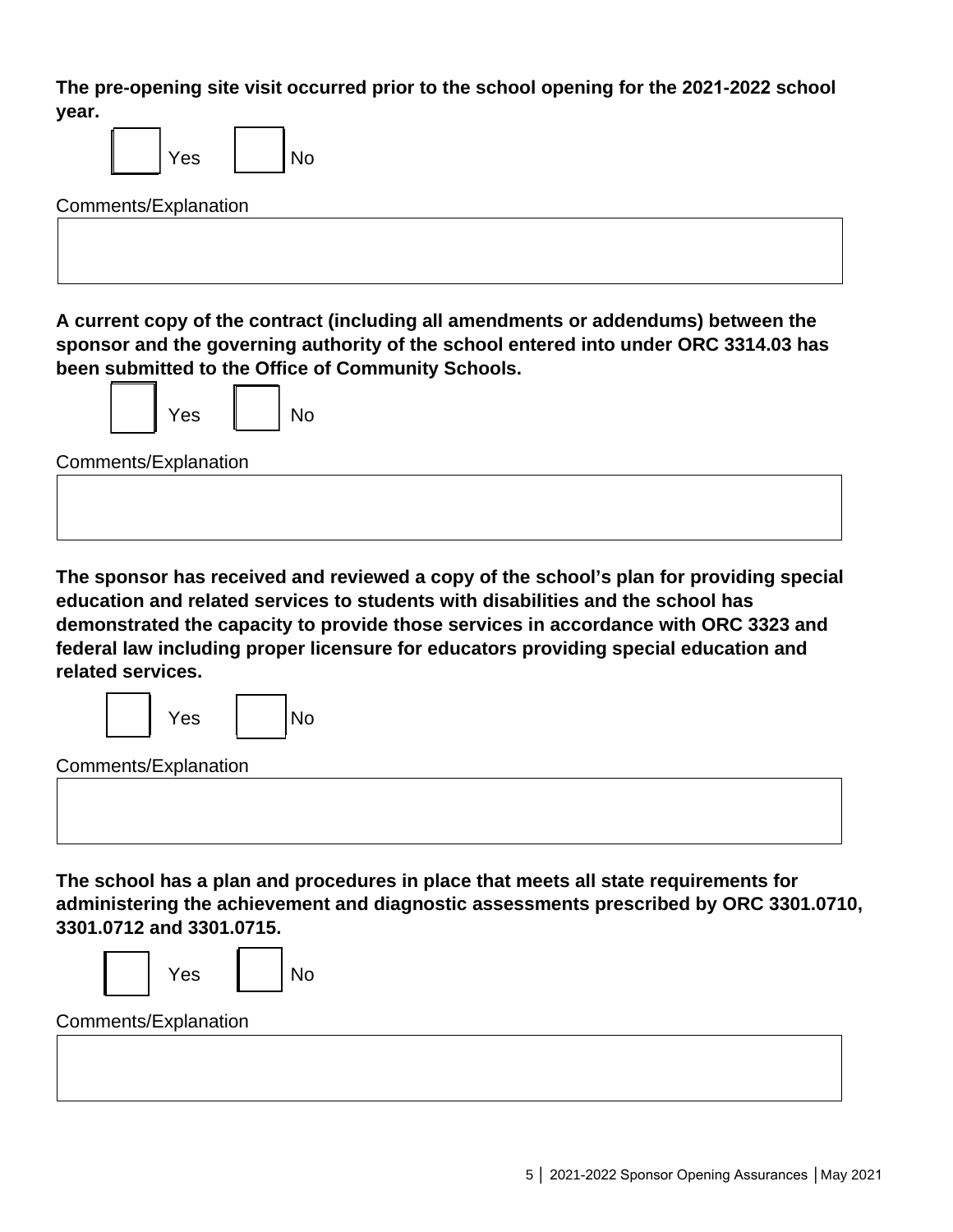**The school personnel have the necessary training, knowledge and resources to properly use and submit accurate information to all databases maintained by the Department for the collection of education data, including the Education Management Information System (EMIS) and its subsystem, ODDEX, established under ORC 3301.0714 in accordance with methods and timelines established under ORC 3314.17.**



Comments/Explanation

**The sponsor has reviewed all required information about the school in the Ohio Educational Directory System (OEDS) or any successor system and verified that all information is current and correct.**



**The sponsor has verified the school currently has at least 25 students enrolled for the 2021- 2022 school year, the minimum number of students required by division (A)(11)(a) of ORC 3314.03.** 



**All classroom teachers are licensed in accordance with ORC 3319.22 to 3319.31, except for non-certificated persons engaged to teach up to 12 hours per week pursuant to ORC 3319.301.**



Yes | | No

#### Comments/Explanation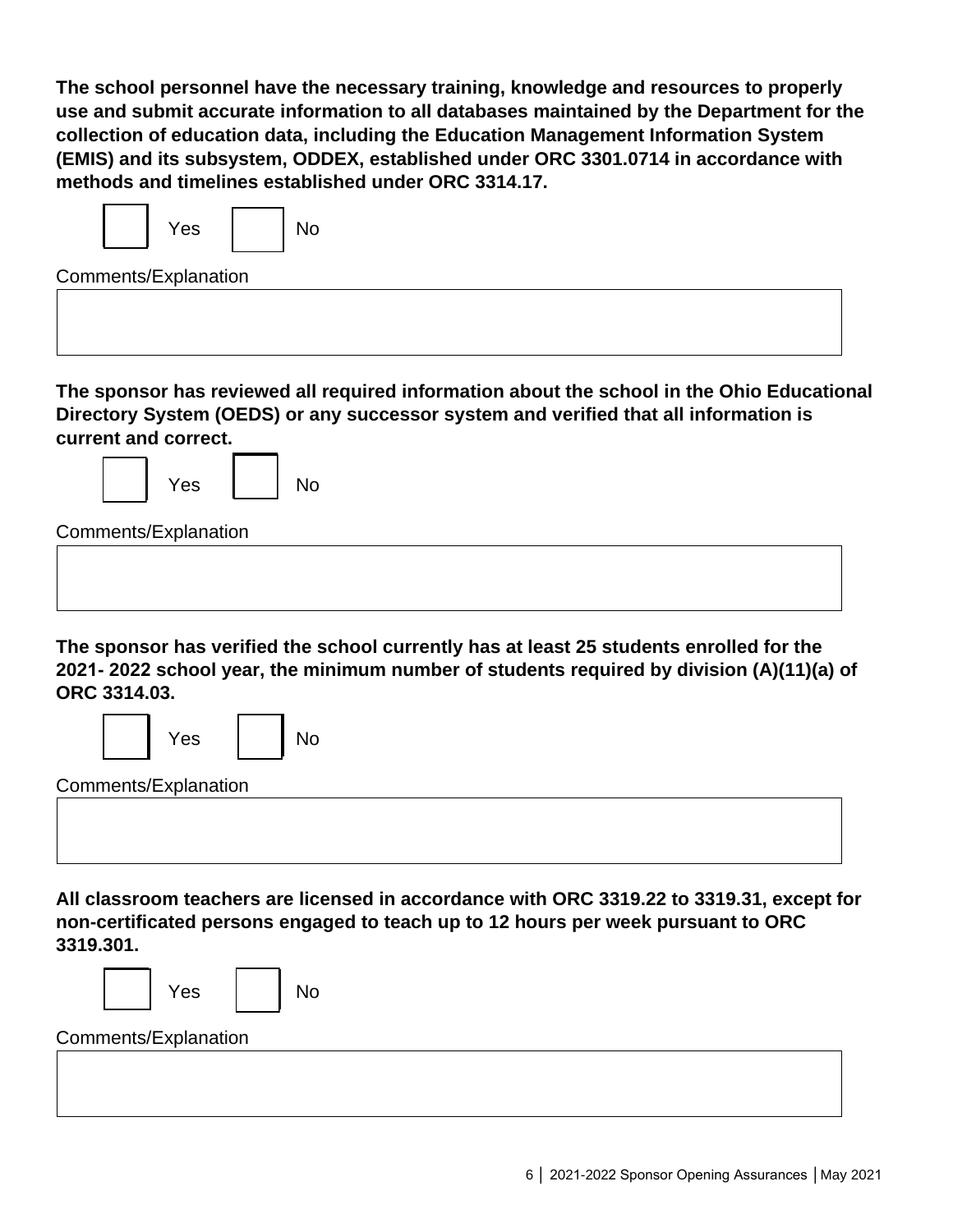**The school's fiscal officer is in compliance with ORC 3314.011. (Please review ORC 3314.011 carefully and ensure the school has a designated fiscal officer that is either: a) employed under a contract with the governing authority of the school; or b) the governing authority adopted a resolution waiving the requirement and the sponsor approved theresolution.)**

| Yes |  | No |
|-----|--|----|

Please explain which option applies to this school.

Fiscal Officer's (Treasurer's) Name

Treasurer's License Number and Expiration Date of License

Fiscal Officer's Telephone Number

Fiscal Officer's Email Address

**The school has complied with ORC 3319.39 and 3319.391. The school has on file both BCI and FBI criminal records checks for all licensed and unlicensed employees, including private contractors providing on- and off-site student services and that the school has conducted criminal records checks of each of its governing authority members.**



Yes I I No

Comments/Explanation

**The school provided evidence of all the following to the sponsor.**

**Evidence of property ownership or a lease for the facilities used by the school.**

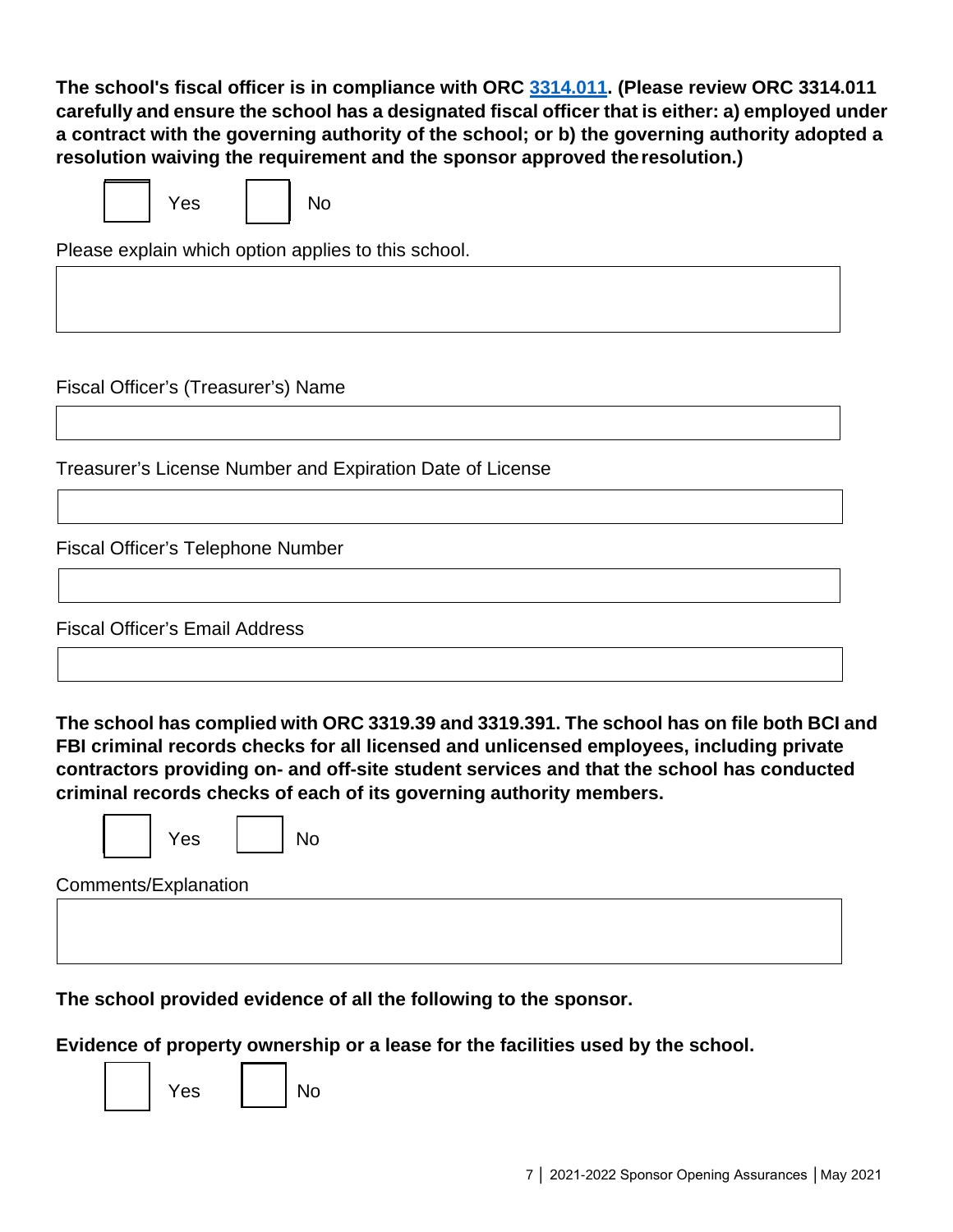**Please explain which circumstance applies to this school, including the lender's or lessor's name and the term of the mortgage or lease.**

| A current certificate of occupancy.<br>Yes | No                                                                                                                                                                                                                                                                                                                                                                                                                                  |  |
|--------------------------------------------|-------------------------------------------------------------------------------------------------------------------------------------------------------------------------------------------------------------------------------------------------------------------------------------------------------------------------------------------------------------------------------------------------------------------------------------|--|
|                                            | Please indicate the date the certificate of occupancy was issued.                                                                                                                                                                                                                                                                                                                                                                   |  |
| liability of the school.<br>Yes            | Proof of liability insurance for the school, as required by division (A)(11)(b) of ORC 3314.03;<br>and the sponsor agrees that the liability insurance is sufficient to provide for the potential<br>No                                                                                                                                                                                                                             |  |
|                                            |                                                                                                                                                                                                                                                                                                                                                                                                                                     |  |
|                                            | Please include carrier name, term of policy and expiration date.                                                                                                                                                                                                                                                                                                                                                                    |  |
| Yes                                        | A satisfactory health safety inspection (or school environmental health and safety inspection<br>form). This inspection should align to any expectations related to COVID-19<br>No<br>Please indicate date of inspection, and the organization that conducted the inspection.                                                                                                                                                       |  |
|                                            | A satisfactory fire inspection. If the fire inspection resulted in any findings or required<br>corrective actions, please describe those findings or corrective actions and provide dates and<br>information that each identified item was corrected. (Fire inspection must be conducted<br>annually in coordination with local jurisdictions. A satisfactory fire inspection must be<br>completed within the current school year.) |  |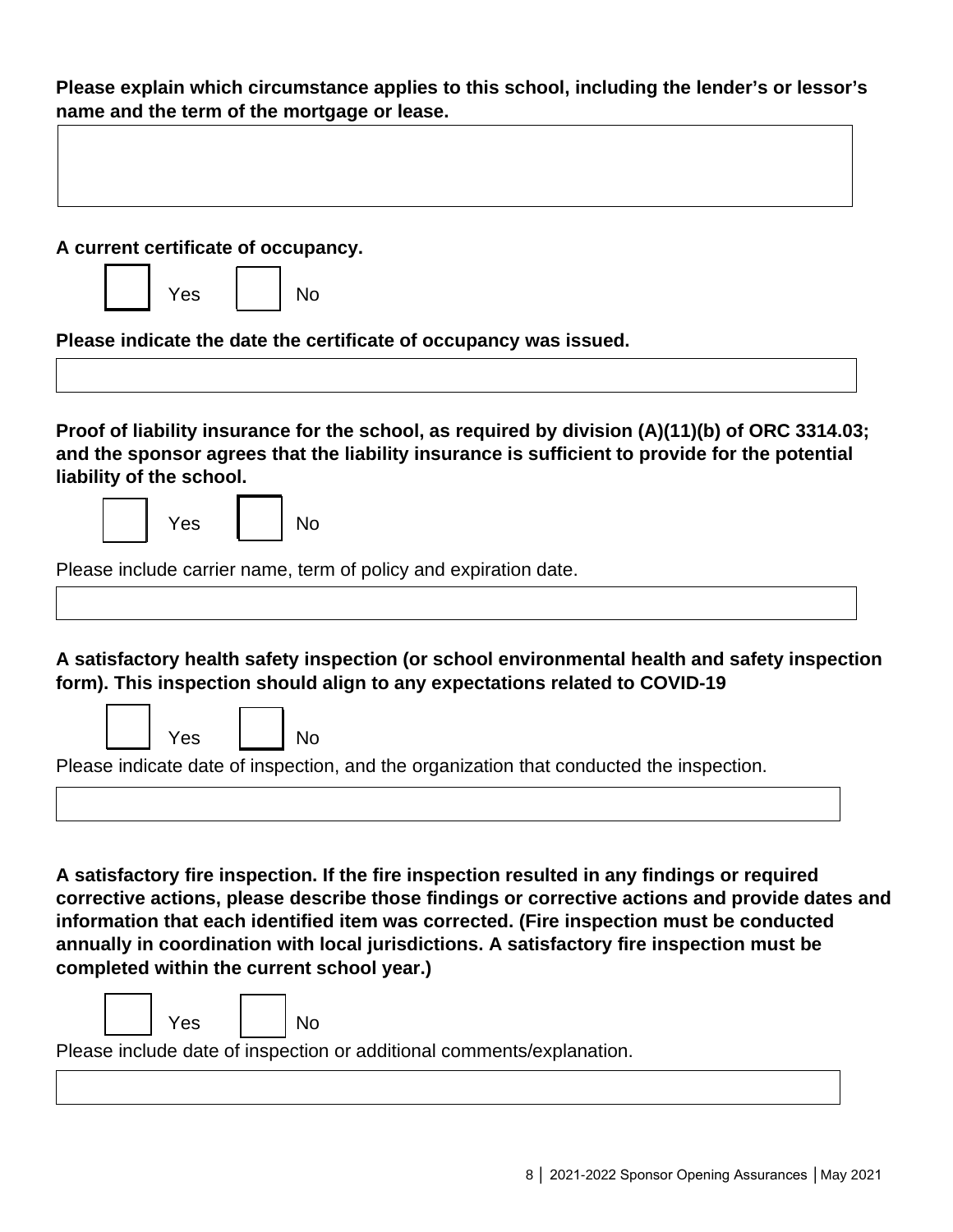**If offering food services, a valid food permit.**

**(Schools and sponsors must adhere to all applicable state and federal requirements.)**

| es |
|----|
|----|

Not Applicable

Comments/Explanation

**In addition to the assurances required by ORC 3314.19, please attest to the following:**

**The sponsor has conducted a pre-opening site visit prior to any time a school opens a new facility or changes locations.**

|  | Yes                    |  |
|--|------------------------|--|
|  | If no, please explain. |  |

**The school is in full compliance with ORC 3313.536 regarding School Emergency Plans.**

|--|

If no, please explain.

**The school submitted a five-year forecast of operational revenues and expenditures in accordance with OAC 3301-92-04 and pursuant to rules adopted by the Department and the Auditor of State.**



If no, please explain.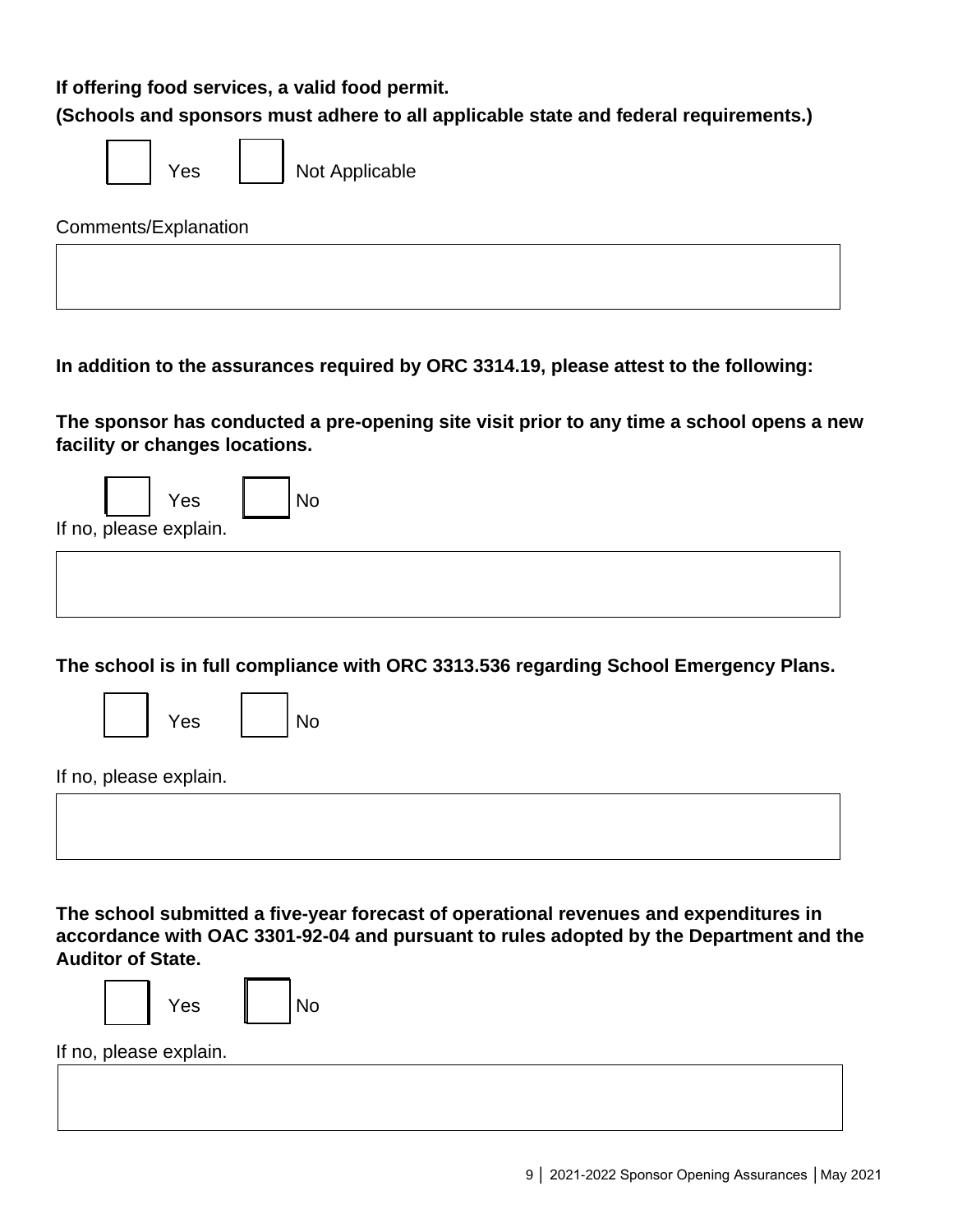**The sponsor has monitored and evaluated the school's short- and long-term financial stability and viability.**

| No<br>Yes                                                                                   |
|---------------------------------------------------------------------------------------------|
| If no, please explain.                                                                      |
|                                                                                             |
|                                                                                             |
| The sponsor has a plan to assume operation of its sponsored schools to complete the 2020-   |
| 2021 school year if necessary.                                                              |
| Yes<br>No                                                                                   |
|                                                                                             |
| If no, please explain.                                                                      |
|                                                                                             |
|                                                                                             |
| The school has met all the sponsor's requirements for opening and any other requirements of |
| the sponsor.                                                                                |
| Yes<br>No                                                                                   |
| If no, please explain and list additional requirements and status of compliance.            |

# **Bond Requirement**

**In accordance with ORC 3314.50, please provide assurances by answering yes or no to the following questions. If the answer to a question is no, please provide an explanation. If the answer to the first question is N/A, please indicate the date the school opened for operation and move on to the next section. If the school is opening for the first time in 2021-2022, please complete the Addendum to Sponsor Opening Assurances (New Schools Only) section.**

**Did either the school's sponsor or operator post a bond, cash deposit, or provide a written guarantee of payment with the auditor of state in accordance with ORC 3314.50? Please indicate which entity in the comments.**

| Yes                  | <b>No</b> | Not applicable (check this box if the school opened prior to<br>Feb 1, 2016) |
|----------------------|-----------|------------------------------------------------------------------------------|
| Comments/Explanation |           |                                                                              |
|                      |           |                                                                              |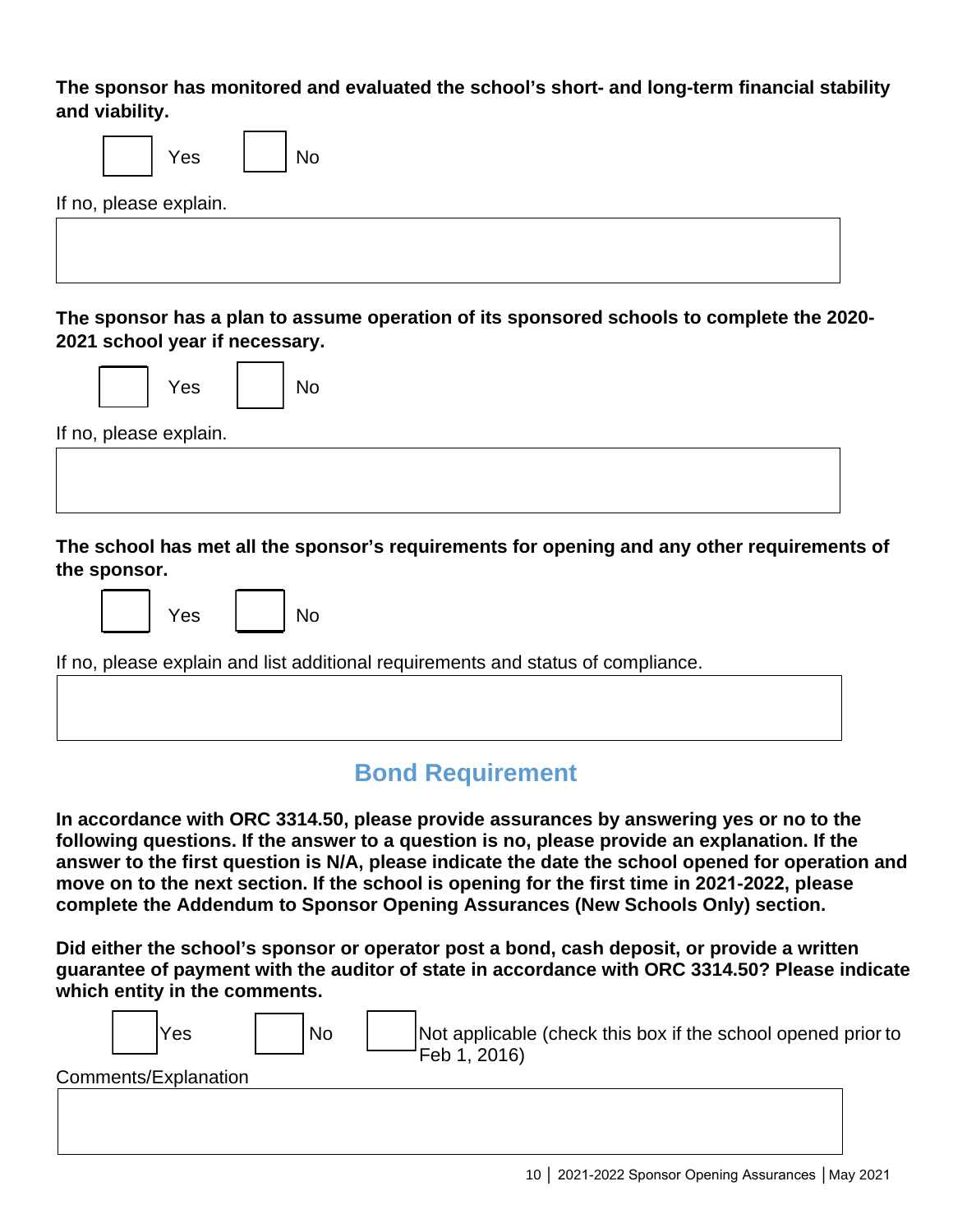**If the school opened after Feb 1, 2016, has the school changed either its sponsor or operator? Please indicate which entity changed.**

| Yes |  | ۹o |
|-----|--|----|
|-----|--|----|

Comments/Explanation

**If the school opened after Feb 1, 2016, has the school's new sponsor or operator posted a bond, provided a cash deposit, or provided a written guarantee of payment with the auditor of state in accordance with 3314.50?**

| Yes                  | <b>NO</b> |  |  |
|----------------------|-----------|--|--|
| Comments/Explanation |           |  |  |
|                      |           |  |  |
|                      |           |  |  |
|                      |           |  |  |

Please ensure a copy of any documentation to demonstrate a school's compliance with Ohio Revised Code 3314.50 is provided to the Department of Education via Epicenter and a copy is provided to the Auditor of State by emailing a copy to [communityschoolquestions@ohioauditor.gov](mailto:communityschoolquestions@ohioauditor.gov)

If the school obtains a bond, please ensure a signed copy of the bond (and any renewals) are promptly mailed to:

Ohio Auditor of State's Office Attn: Finance Director 88 East Broad St. Columbus, OH 43215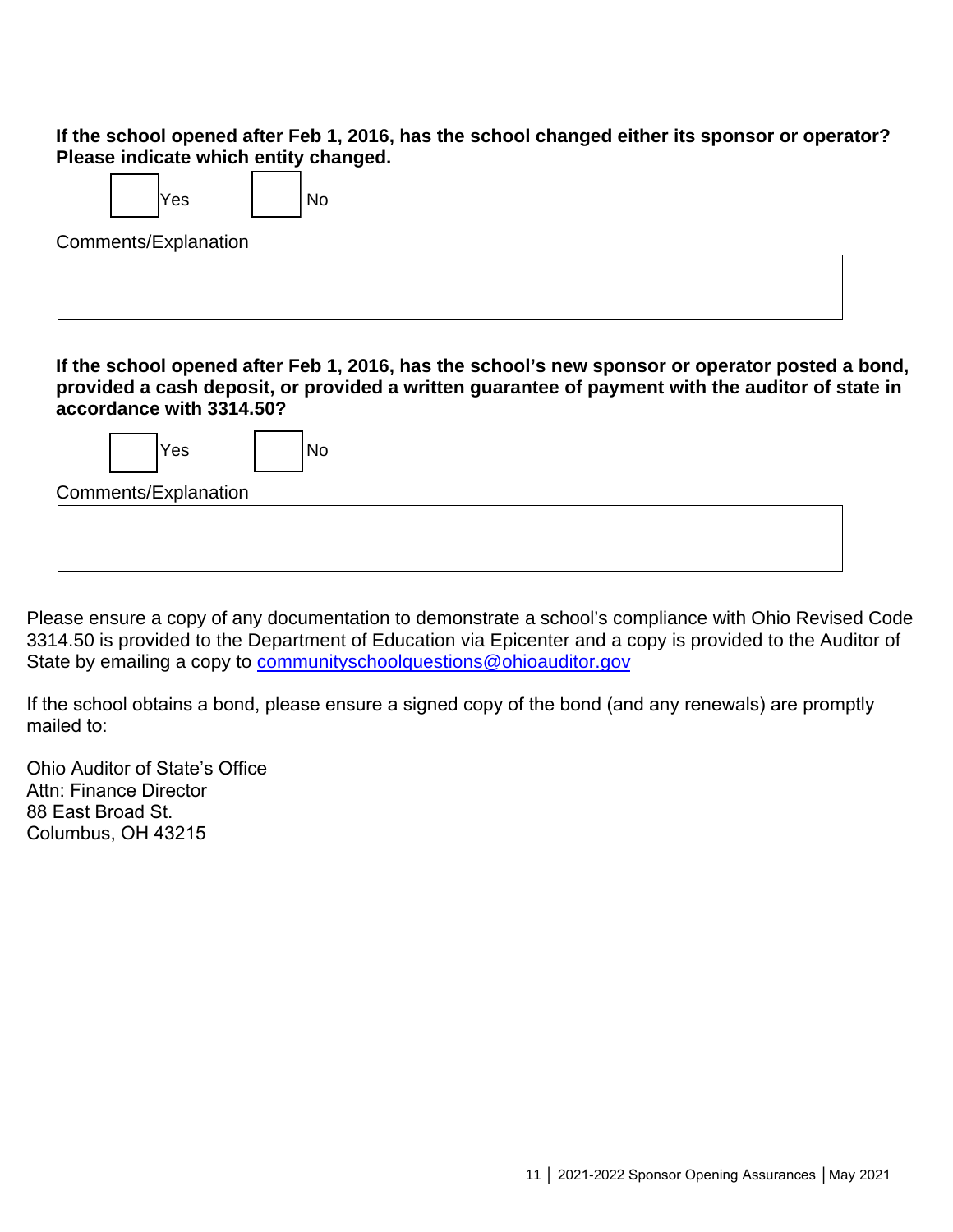#### **SECTION II**

#### **BLENDED LEARNING**

Does the school plan to utilize a blended learning model, as defined in ORC 3301.079, during the 2020-2021 school year?



Did the school submit a blended learning declaration on or before July 1 of the school year in which the school plans to utilize a blended learning model?



*If yes, please complete all questions in the blended learning section if this school operates using one or more blended learning models. If your answer is no, you may skip this section. Please see the*  **Department's guidance regarding blended learning [here](https://education.ohio.gov/getattachment/Topics/Community-Schools/Sections/Public-Documents-and-Reports/Blended-Learning-Guidance.pdf.aspx).** 

**Has the sponsor approved all blended learning model or models that will be used by the school during 2021-2022?** 



Comments/Explanation

**Please indicate the specific blended learning model or models that will be used by the school.**

**Please list specific page numbers within the community school contract, education plan and or addendums to the contract where the description of blended learning model or models used by the school may be found. (See Ohio Department of Education guidance regarding House Bill 2 and blended learning models [here.](https://education.ohio.gov/getattachment/Topics/Community-Schools/Sections/Public-Documents-and-Reports/Blended-Learning-Guidance.pdf.aspx))**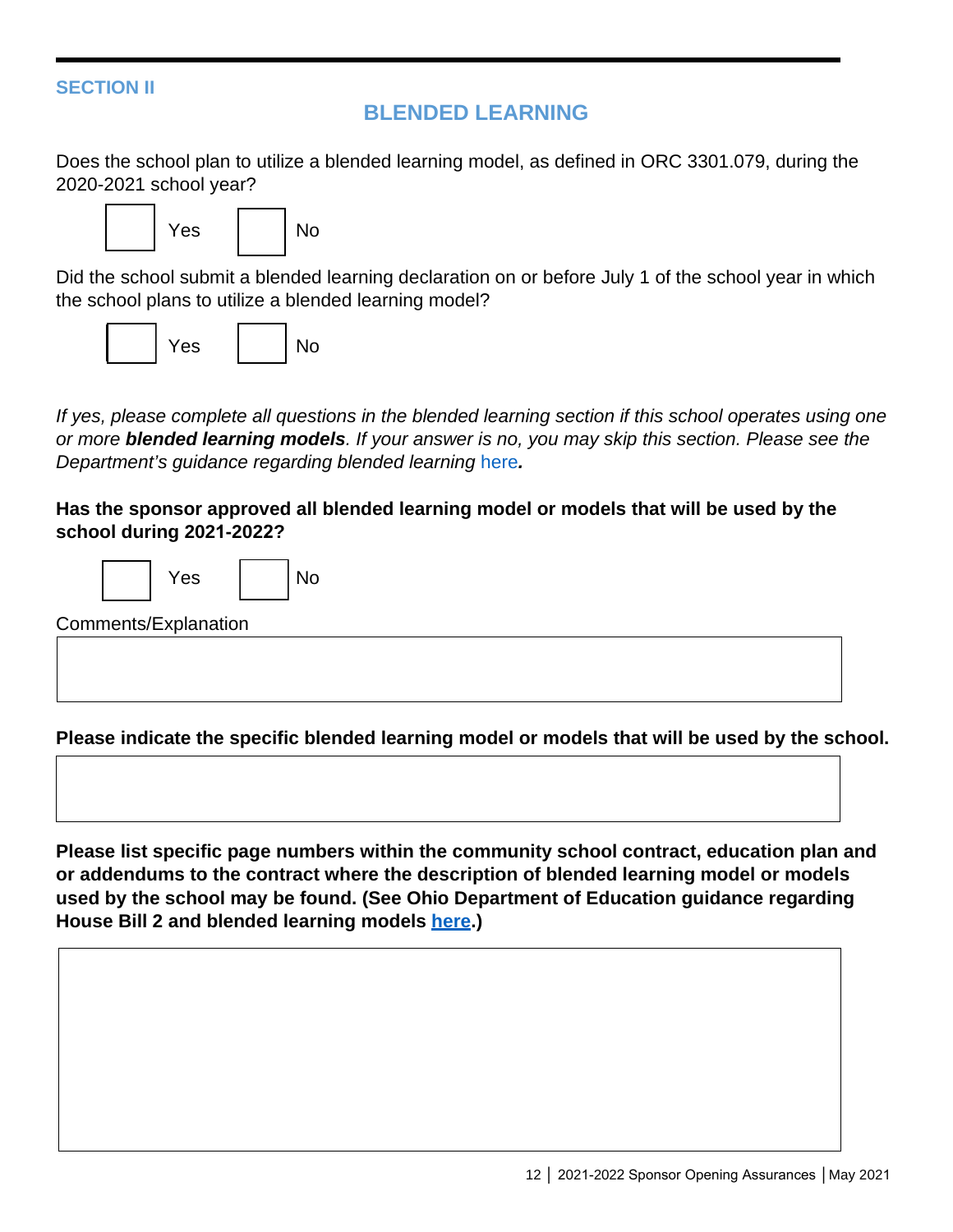#### **Does the sponsor-school contract executed under ORC 3314.03 include a description of how student instructional needs will be determined and documented?**

|  | Yes |  | No |
|--|-----|--|----|
|--|-----|--|----|

Please list specific page numbers within the community school contract, education plan or addendums to the contract that describe how the school will assess, document and address students' instructional needs.

#### **Is a board approved policy or procedure included in the sponsor-school contract, education plan, or addendums?**



Please list specific page numbers of relevant policies and procedures within the community school contract, education plan or addendums.

#### **Has the sponsor reviewed and approved the method to be used for determining competency, granting credit and promoting students to higher grade levels?**





Please list specific page numbers within the community school contract, education plan or addendums to the contract that describe the method to be used by the school for determining competency, granting credit and promoting students to higher grade levels.

**Has the sponsor reviewed and approved the school's attendance policy, including how the school will document participation in learning opportunities?**





# **Does the attendance policy meet all requirements in state law?**

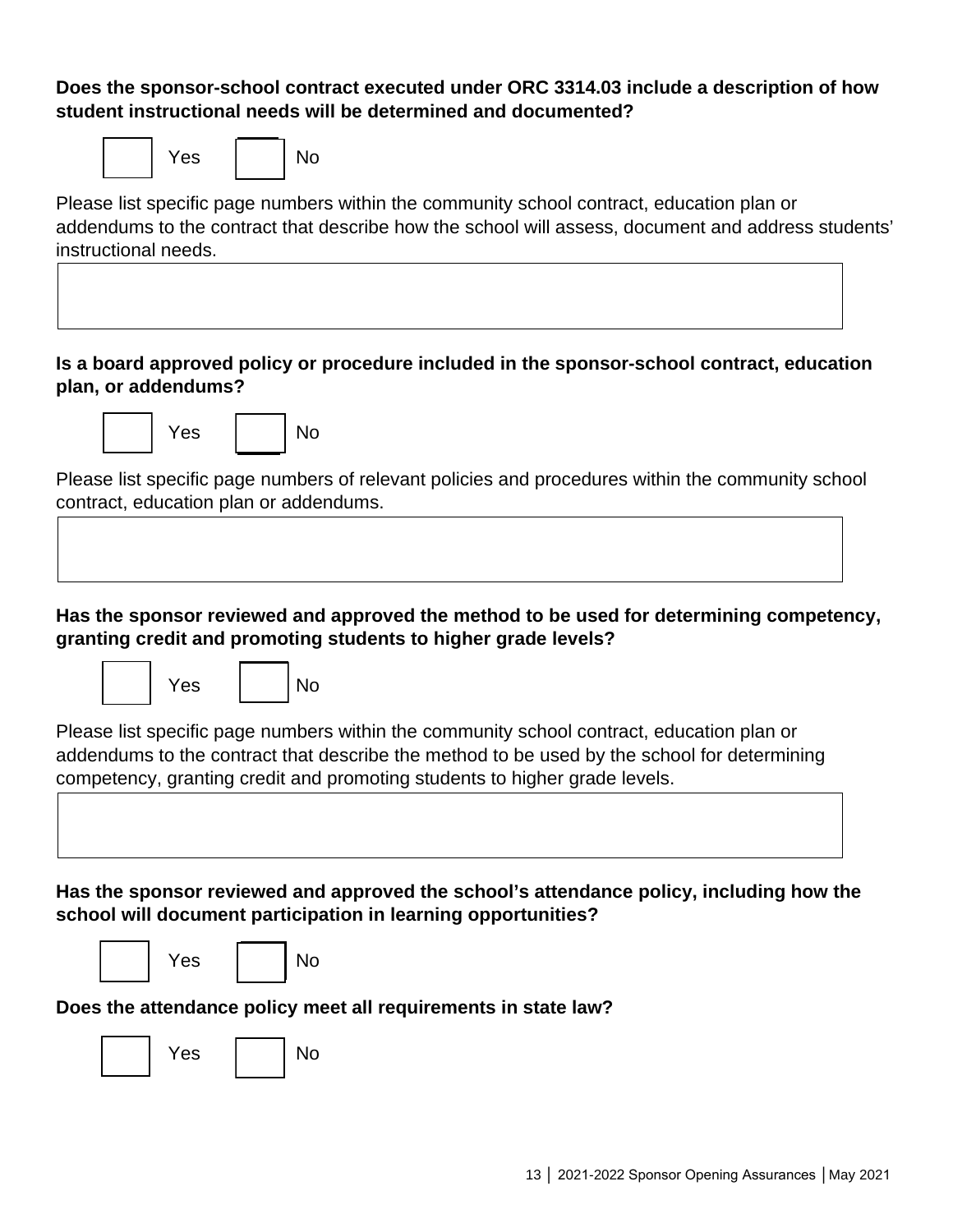Please list specific page numbers within the community school contract, education plan or addendums to the contract that describe the school's attendance requirements, including how the school will document participation in learning opportunities.

| Has the sponsor reviewed statements describing and evidence (policies/procedures) detailing<br>how student progress will be monitored?                                                                                                                                                                                                   |
|------------------------------------------------------------------------------------------------------------------------------------------------------------------------------------------------------------------------------------------------------------------------------------------------------------------------------------------|
| <b>No</b><br>Yes                                                                                                                                                                                                                                                                                                                         |
| Please list specific page numbers within the community school contract, education plan or<br>addendums to the contract that describe how student progress will be monitored by the school. If the<br>community school contract does not specify how student progress will be monitored, please submit a<br>copy of the policy/procedure. |
|                                                                                                                                                                                                                                                                                                                                          |
| Has the sponsor reviewed policies and procedures that describe how private student data will<br>be protected?                                                                                                                                                                                                                            |
| <b>No</b><br>Yes                                                                                                                                                                                                                                                                                                                         |
| Do the policies/procedures meet all legal requirements under state and federal law?                                                                                                                                                                                                                                                      |
| <b>No</b><br>Yes                                                                                                                                                                                                                                                                                                                         |
| Please list specific page numbers within the community school contract, education plan contract<br>addendums or policies that describe how private student data will be protected by the school.                                                                                                                                         |
|                                                                                                                                                                                                                                                                                                                                          |
| Has the sponsor reviewed a description of the professional development activities (specific to<br>blended learning instruction) that will be offered to teachers?                                                                                                                                                                        |
| No<br>Yes                                                                                                                                                                                                                                                                                                                                |
| Please list specific page numbers within the community school contract, education plan or<br>addendums to the contract that describe the professional development activities (specific to<br>blending learning instruction) that will be offered to teachers by the school during the 2021-2022<br>school year.                          |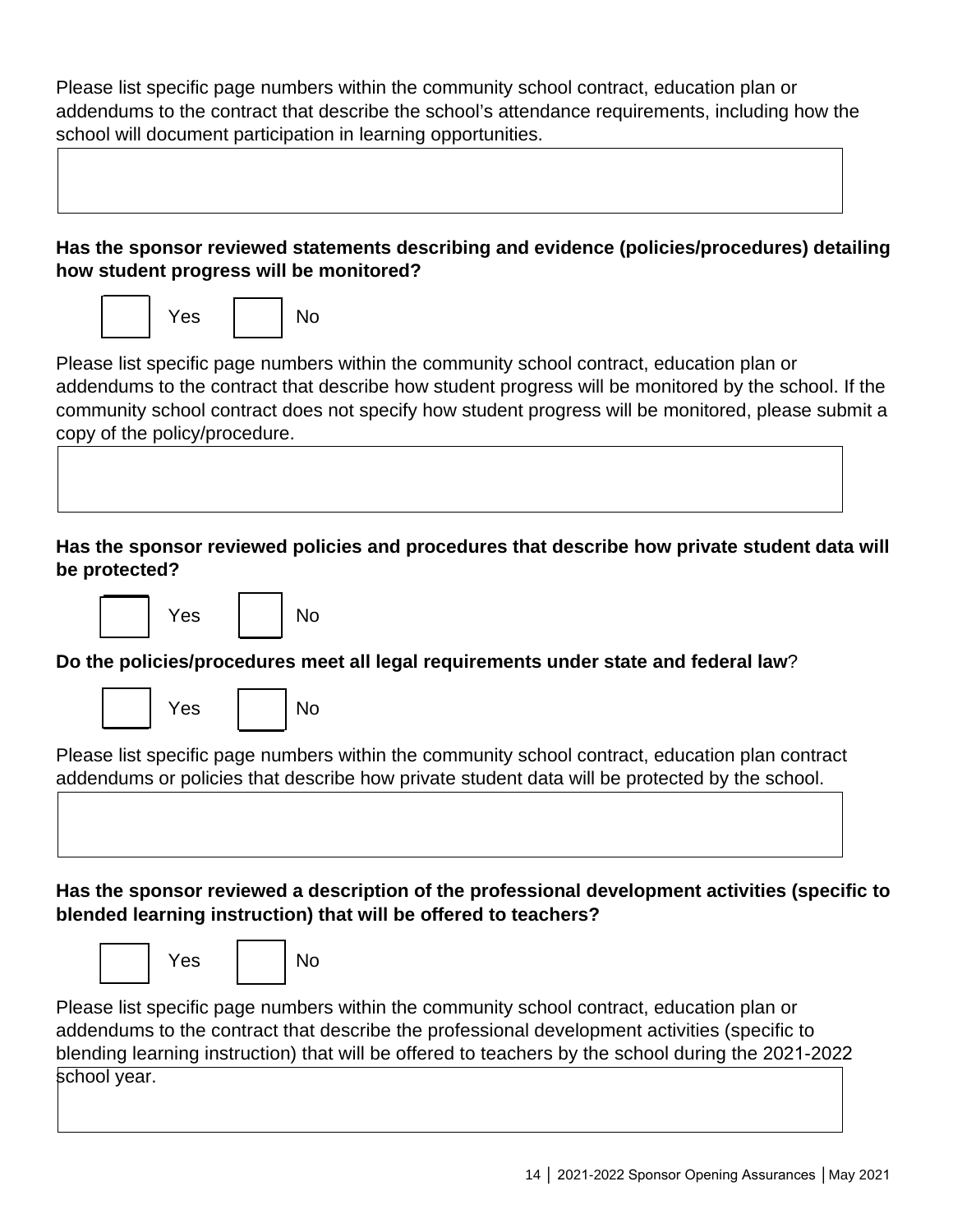**I, sponsor of the above community school, affirm that the school meets all requirements to operate using a blended learning model.**



**I, sponsor of the above community school, affirm that the current community school contract submitted to the Department includes all requirements listed above for the school to operate using a blended learning model.**



**I, sponsor of the above community school, affirm that the community school has submitted a blended learning declaration to operate using a blended learning model.**



**If you answered no to any of the above affirmations regarding requirements related to this school utilizing blended learning, please provide an explanation here.**

# **SECTION III DROPOUT PREVENTION AND RECOVERY REPORT CARD DESIGNATION**

**Did the sponsor and school apply for designation as a dropout prevention and recovery community school for the 2021-2022 school year?** 



If yes, *please complete all items in the dropout recovery section. If your answer is no, you may skip this section. Please see Department guidance regarding dropout recovery community school requirements* [here](http://education.ohio.gov/Topics/Community-Schools/Drop-Out-Prevention-and-Recovery)*.* 

**The school meets all requirements outlined in Ohio Administrative Code (OAC) 3301-102-10 to be eligible for the dropout prevention and recovery report card designation.**

|  | Yes |  | No |
|--|-----|--|----|
|--|-----|--|----|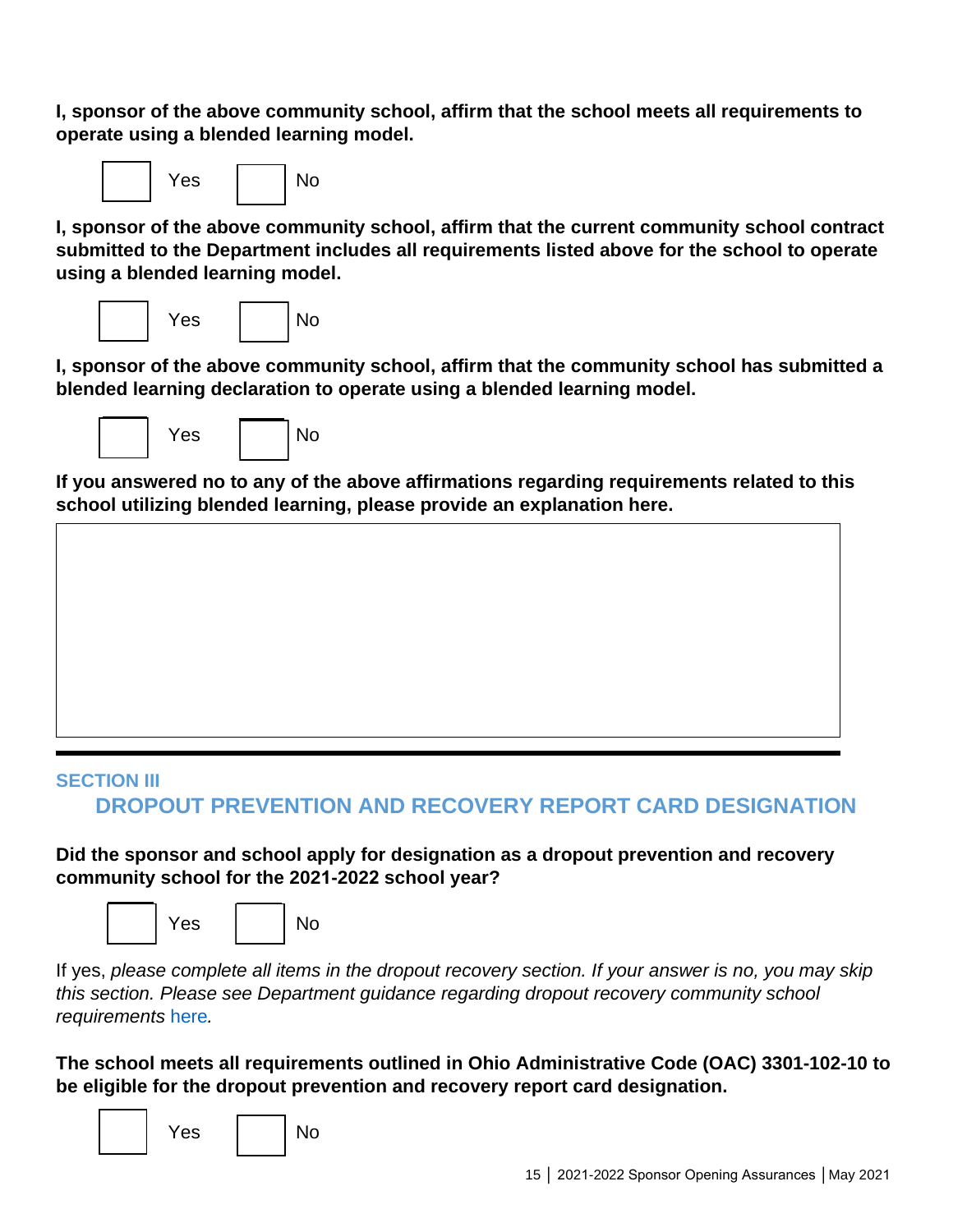Please list specific page numbers within the community school contract that detail how this community school meets the criteria outlined in OAC 3301-102-10 to be eligible for the dropout prevention and recovery report card designation.

**The sponsor reviewed evidence that the school meets all requirements and the school will comply with all requirements (including required state-mandated assessments) that apply to dropout prevention and recovery schools.**



**The sponsor has reviewed the school's education plan, and the plan meets the requirements outlined in statute to be eligible for the dropout prevention and recovery report card designation.**

| Yes |  | No |
|-----|--|----|
|     |  |    |

**I, sponsor of the above community school, affirm that the school meets all requirements to be eligible for the dropout prevention and recovery report card designation.**



**I, sponsor of the above community school, affirm that the current community school contract submitted to the Department includes all requirements listed above for the school to be eligible for the dropout prevention and recovery report card designation.**

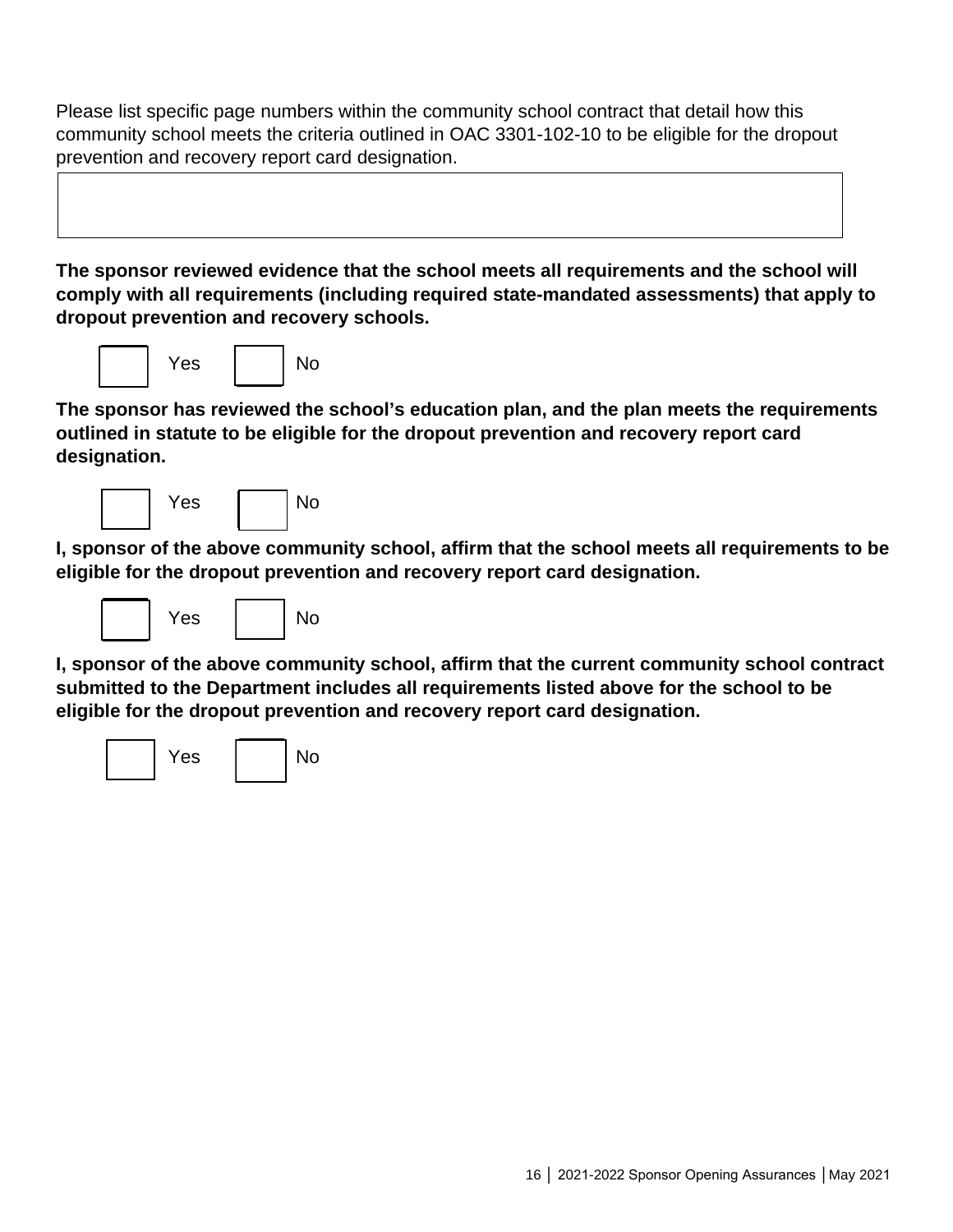# **Addendum to Sponsor Opening Assurances (New Schools Only)**

# **Ohio Revised Code 3314.191 Ohio Revised Code 3314.50**

### **Instructions**

In accordance with Ohio Revised Code 3314.191, the Ohio Department of Education shall make no payment under section 3314.08 of the Revised Code to a community school opening for its first year of operation until the sponsor of that school confirms all of the following in ORC [3314.191.](http://codes.ohio.gov/orc/3314.191)

Sponsors of community schools opening for the first year of operation in 2020-2021 must complete this addendum and sign the attestation on the last page of the addendum. Instructions for filing are included at the end of the document.

# **Ohio Revised Code 3314.191**

# **Prerequisites for Payments from Department**

Notwithstanding any provision to the contrary in the Revised Code, the department of education shall make no payment under section 3314.08 of the Revised Code to a community school opening for its first year of operation until the sponsor of that school confirms all of the following:

(A) The school is in compliance with the provisions described in divisions (A), (H), (I), and (J)(3)of section 3314.19 of the Revised Code.

(B) The sponsor has approved the financial controls required by the comprehensive plan for the school under division (B)(5) of section 3314.03 of the Revised Code.

(C) The school facilities will be ready and open for use by the date prescribed in the contract entered into under section 3314.03 of the Revised Code, and the sponsor has reviewed any lease, purchase agreement, permits required by statute or contract, and construction plans.

(D) The chief administrator of the community school actively is managing daily operations atthe school.

(E) The projected enrollment reported to the department is accurate.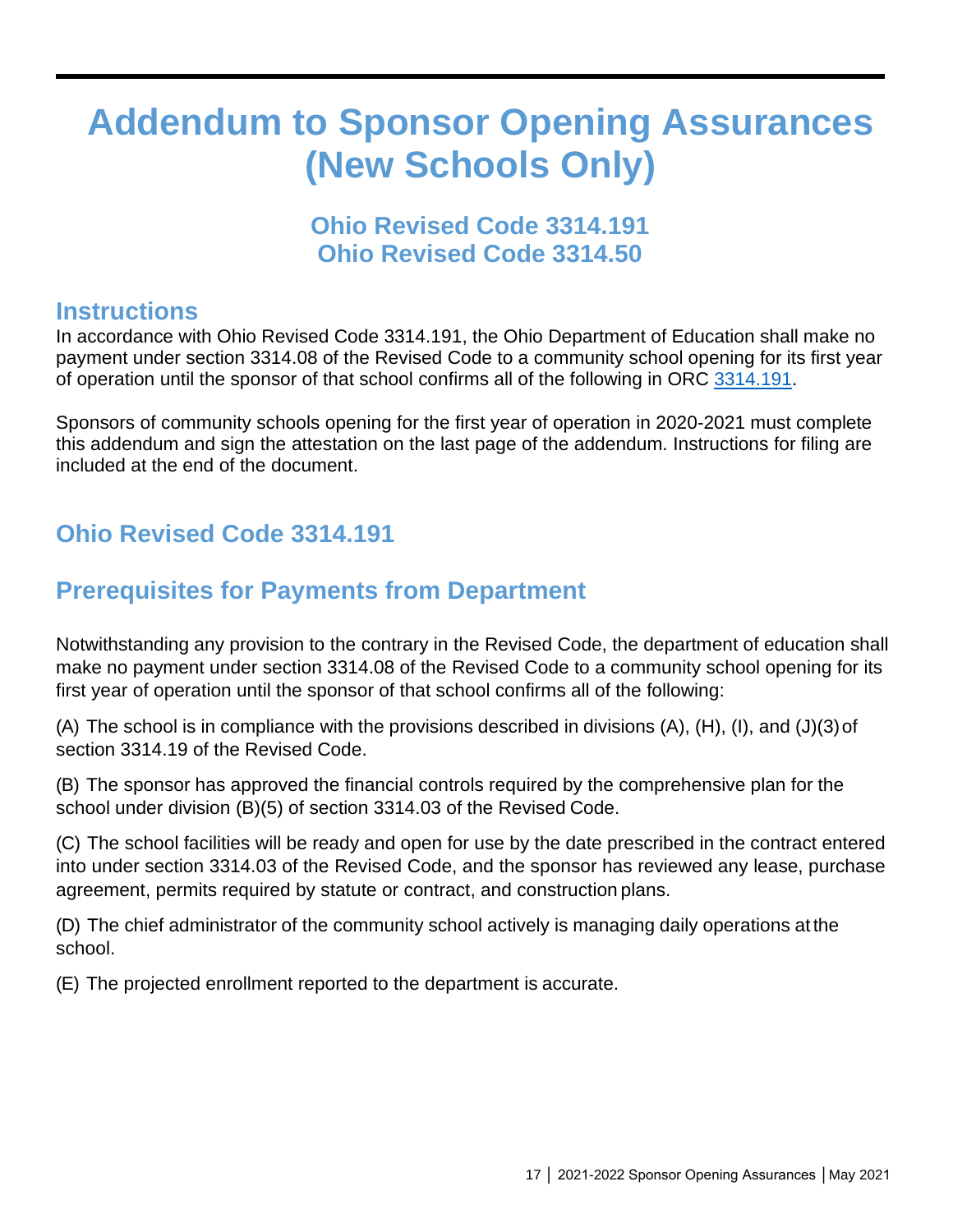# **Sponsor Information**

Did your organization receive a rating of effective or higher on the most recent sponsor evaluation?

Please indicate the first year of operation of the community school.

N<sub>o</sub>

Yes I INo

# **Prerequisites for Payments from Department**

#### **In accordance with ORC 3314.191, please provide assurances by answering yes or no to the following. If the answer to a question is a no, please provide an explanation.**

The school is in compliance with the provisions described in divisions (A), (H), (I), and (J)(3) of section 3314.19 of the Revised Code.

|  | Yes |  |
|--|-----|--|
|--|-----|--|

Comments/Explanation

The sponsor has approved the financial controls required by the comprehensive plan for the school under division (B)(5) of section 3314.03 of the Revised Code.

|   | Yes |  | No |
|---|-----|--|----|
| . |     |  |    |

Comments/Explanation

The school facilities will be ready and open for use by the date prescribed in the contract entered into under section 3314.03 of the Revised Code, and the sponsor has reviewed any lease, purchase agreement, permits required by statute or contract, and construction plans.

|                      | Yes |  | <b>No</b> |  |  |
|----------------------|-----|--|-----------|--|--|
| Comments/Explanation |     |  |           |  |  |
|                      |     |  |           |  |  |
|                      |     |  |           |  |  |
|                      |     |  |           |  |  |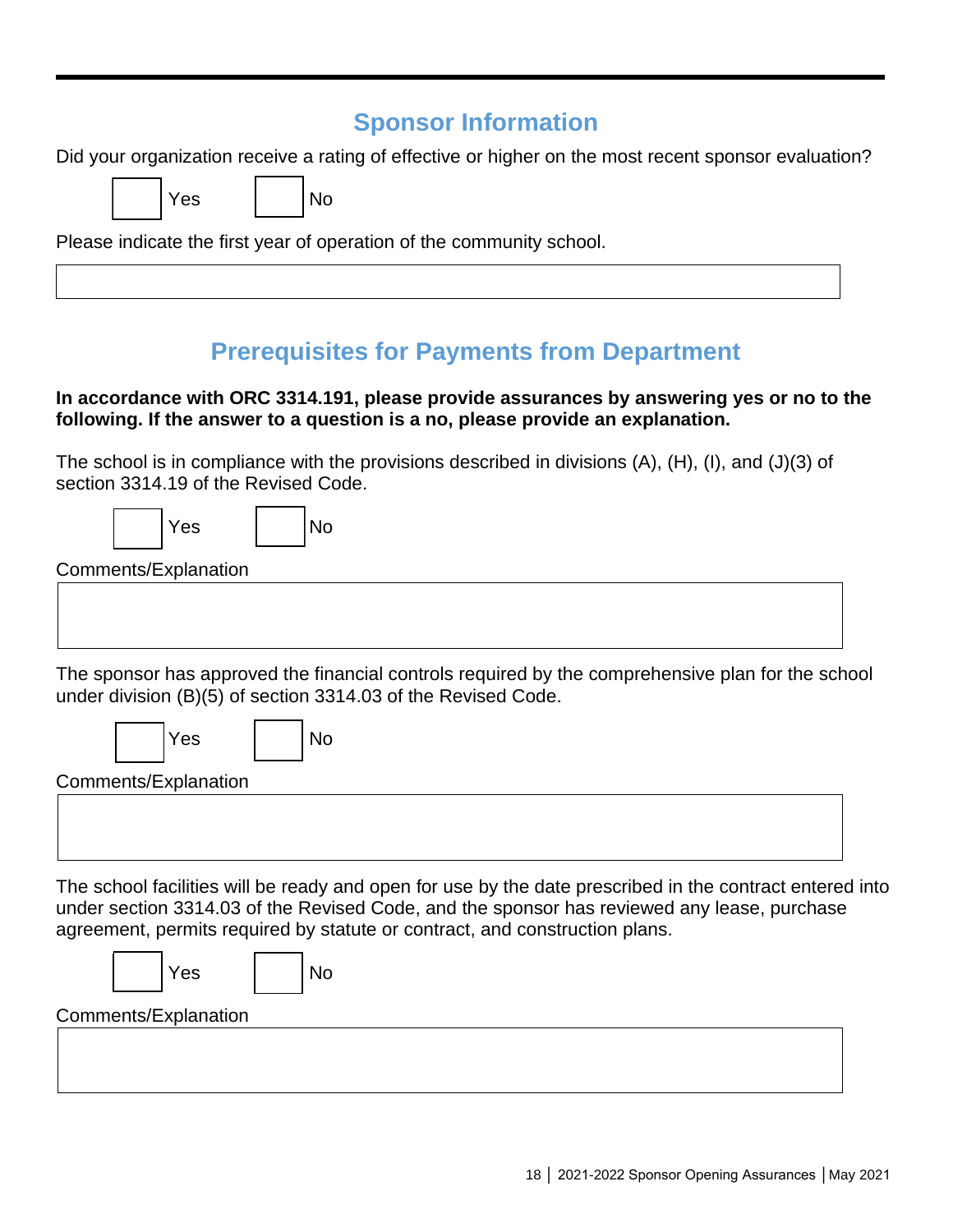The chief administrator of the community school is actively managing daily operations at the school.

| The oner administrator or the community concent to activery managing daily operations at the conce                                                                        |
|---------------------------------------------------------------------------------------------------------------------------------------------------------------------------|
| <b>No</b><br>Yes                                                                                                                                                          |
| Comments/Explanation                                                                                                                                                      |
|                                                                                                                                                                           |
|                                                                                                                                                                           |
|                                                                                                                                                                           |
| Name of chief administrator                                                                                                                                               |
|                                                                                                                                                                           |
| The projected enrollment reported to the Department is accurate.<br>Yes<br>No                                                                                             |
| Comments/Explanation                                                                                                                                                      |
|                                                                                                                                                                           |
|                                                                                                                                                                           |
|                                                                                                                                                                           |
| <b>Bond Requirement</b>                                                                                                                                                   |
| In accordance with ORC 3314.50, please provide assurances by answering yes or no to the<br>following. If the answer to a question is a no, please provide an explanation. |
| Has the community school fulfilled the bond requirement in ORC 3314.50?                                                                                                   |

Yes | | No

Comments/Explanation

**Please review ORC 3314.50 and indicate which of the following requirements the school has been fulfilled.**

The governing authority of the school has posted a bond in the amount of \$50,000 with the auditor of state that is to be used, to pay the cost of audits of the school under ORC 3314.50.

In lieu of the bond, the governing authority of the school, the school's sponsor or an operator that has a contract with the school has deposited with the auditor of state cash in the amount of \$50,000 as guarantee of payment.

Indicate which entity deposited cash with the auditor of state as guarantee of payment.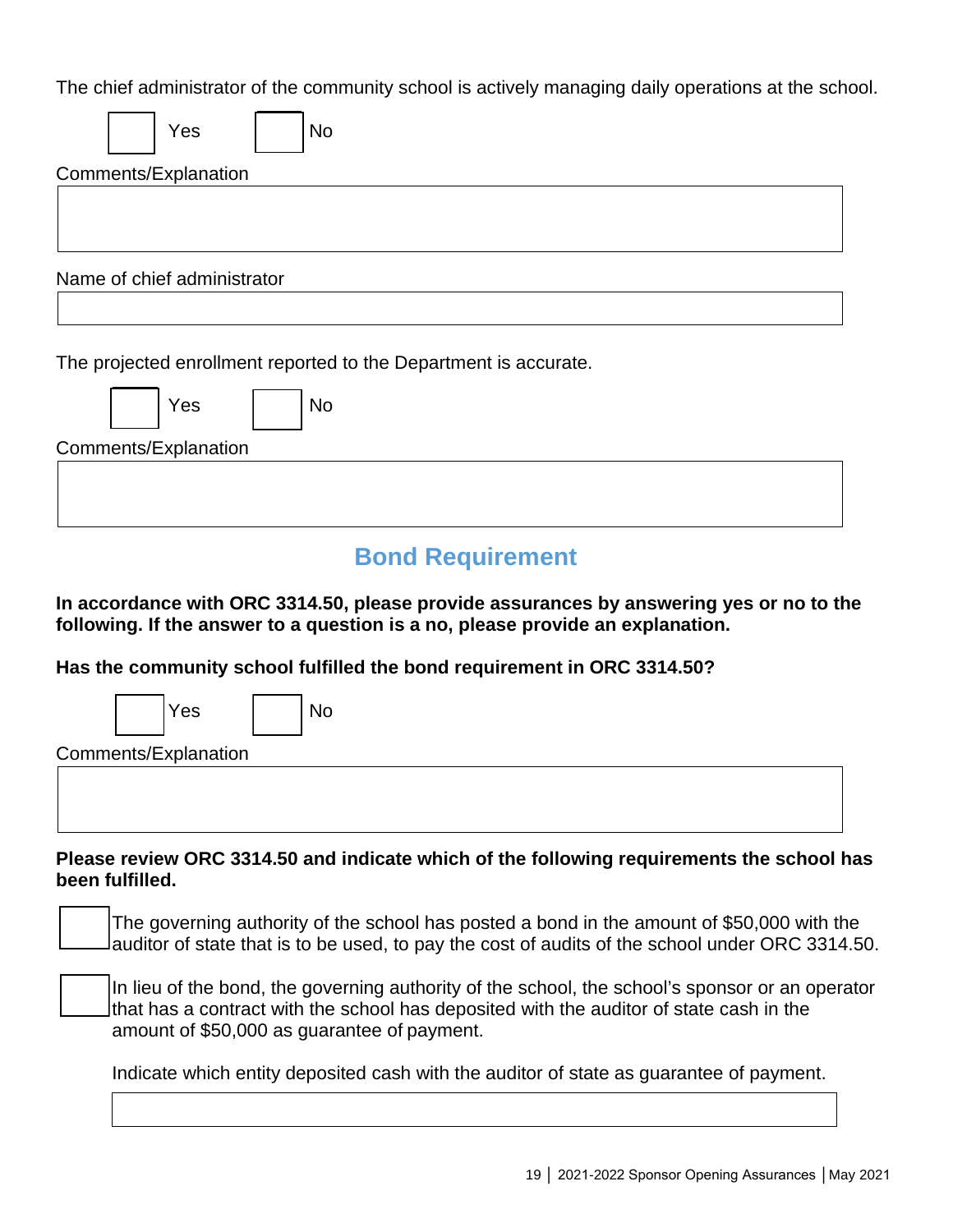In lieu of a bond or cash deposit, the school's sponsor or an operator that has a contract with the school provided a written guarantee of payment, which shall obligate the school's sponsor or the operator that provides the written guarantee to pay the cost of audits of the school under ORC 3314.50 up to the amount of \$50,000.

Indicate which entity provided written guarantee of payment.

Comments/Explanation

Please ensure a copy of any documentation to demonstrate a school's compliance with Ohio Revised Code 3314.50 is provided to the Department of Education via Epicenter and a copy is provided to the Auditor of State by emailing a copy to [communityschoolquestions@ohioauditor.gov](mailto:communityschoolquestions@ohioauditor.gov)

If the school obtains a bond, please ensure a signed copy of the bond (and any renewals) are promptly mailed to: Ohio Auditor of State's Office Attn: Finance Director 88 East Broad St.

Columbus, OH 43215